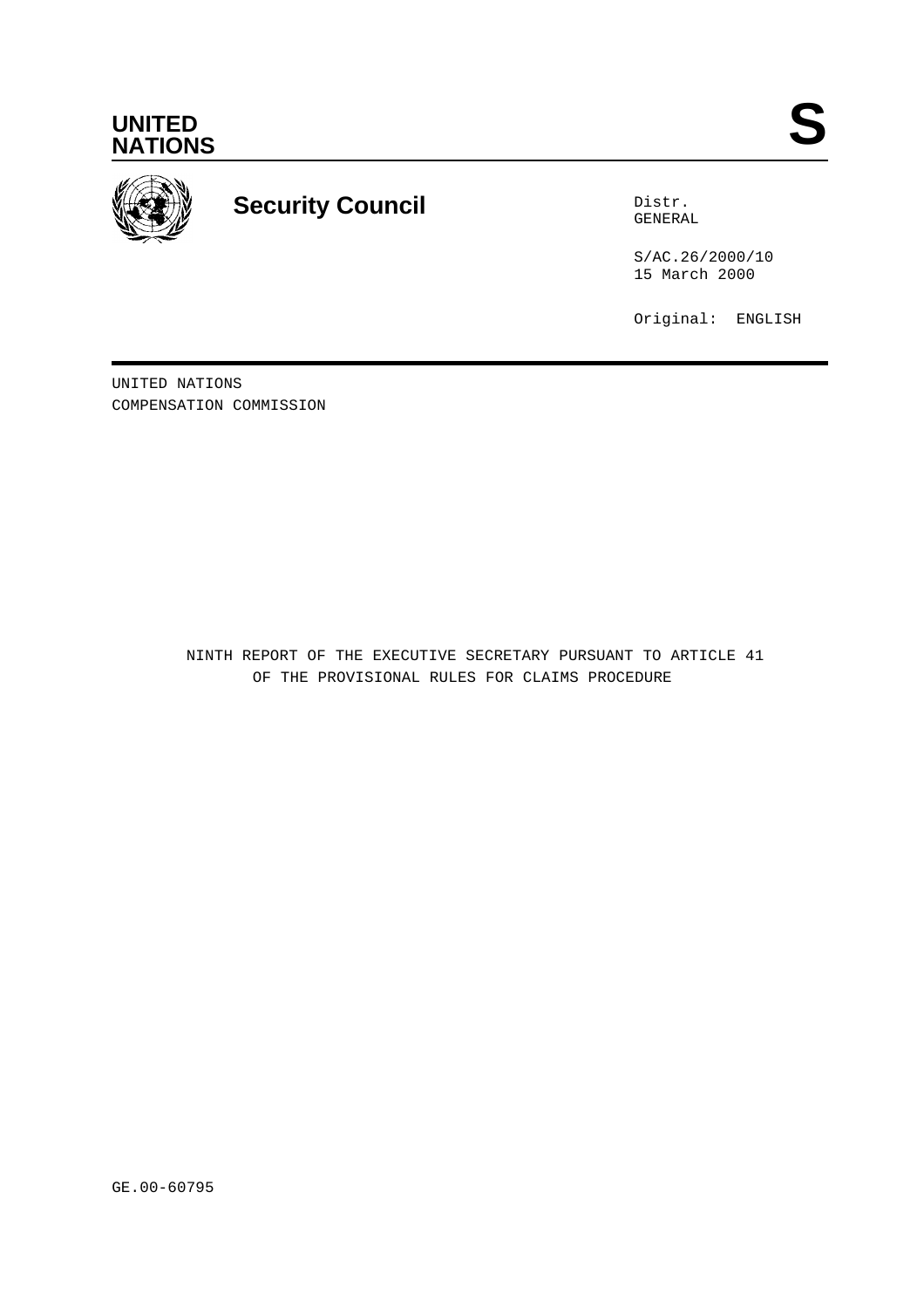1. The present report identifies, pursuant to article 41 of the Provisional Rules For Claims Procedure (S/AC.26/1992/10) (the "Rules"), corrections to approved claim awards in categories "A" and "C".

#### I. CORRECTIONS TO CATEGORY "A" CLAIM AWARDS

2. Recommendations for corrections to category "A" claims include duplicate claims found as a result of applying the intra-category "A" matching programme to the sixth instalment of category "A" claims, duplicate and other miscellaneous corrections reported by Governments and changes in submitting entities requested by Governments and international organizations.

## A. Category "A" duplicate claims

3. Since the last article 41 report, a total of 1,046 claims have been found to be duplicates of other claims also awarded compensation in category "A". Of this total 220 claims from eleven Governments were detected by the intra-category matching programme, a programme that allows the Commission to locate duplicate claims within category "A". This programme was previously applied to the first five instalments of category "A" claims, the results of which were reported to the Governing Council in the sixth article 41 report (S/AC.26/1999/12). For this ninth article 41 report the Commission has completed the final application of the matching programme for the sixth instalment of category "A" claims.

4. In addition to the claims detected by the intra-category "A" matching programme, six Governments have reported an additional 826 duplicate claims. The majority of these claims were located by the Governments of Bosnia and Herzegovina, India, the Philippines and Sri Lanka. No compensation should have been awarded for the duplicate claims and the total recommended awards should be revised accordingly. The following table identifies the Governments concerned, the instalments to be adjusted, the total number of claims to be corrected and the total amount by which the instalment will be reduced. 1/

| Table 1. | Category "A" duplicate claims included in the ninth |  |  |  |
|----------|-----------------------------------------------------|--|--|--|
|          | article 41 report                                   |  |  |  |

| Government or<br>international organization | Instalment | Total number of<br>duplicate claims | Amount of<br>reduction (US\$) |
|---------------------------------------------|------------|-------------------------------------|-------------------------------|
| Bangladesh                                  | Sixth      | 25                                  | 91,000.00                     |
| Bosnia and Herzegovina                      | Fifth      | 13                                  | 52,000.00                     |
|                                             | Sixth      |                                     | 284,000.00                    |

 $1$ The amount refunded and recovered with respect to the 1,046 claims is currently US\$2,448,483.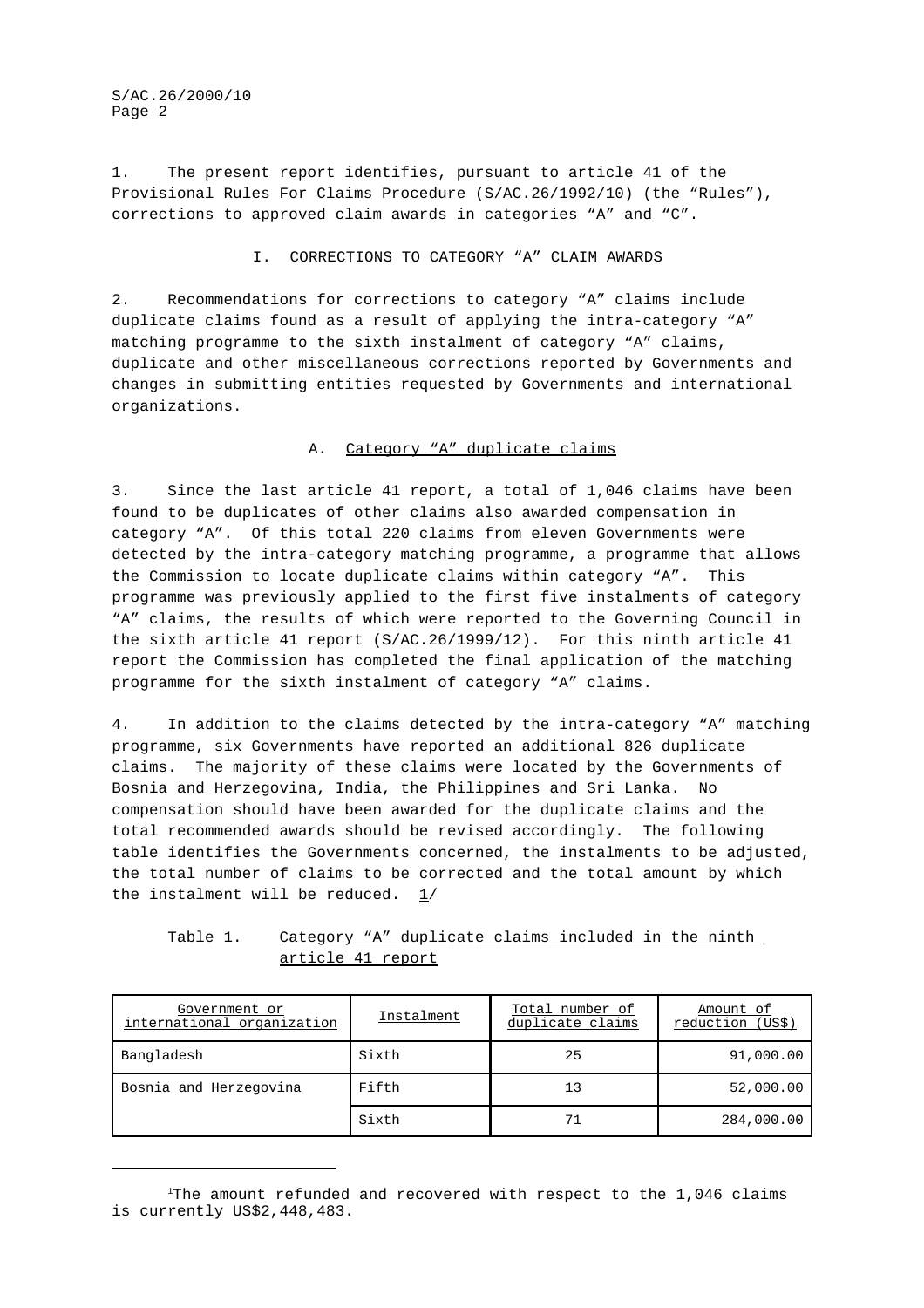| Government or<br>international organization | Instalment | Total number of<br>duplicate claims | Amount of<br>reduction (US\$) |
|---------------------------------------------|------------|-------------------------------------|-------------------------------|
| Egypt                                       | Fourth     | $\mathbf 1$                         | 2,500.00                      |
|                                             | Sixth      | 6                                   | 15,000.00                     |
| India                                       | First      | 1                                   | 2,500.00                      |
|                                             | Fourth     | 5                                   | 15,500.00                     |
|                                             | Fifth      | 47                                  | 183,000.00                    |
|                                             | Sixth      | 26                                  | 91,000.00                     |
| Iran                                        | Sixth      | 13                                  | 82,500.00                     |
| Jordan                                      | Sixth      | $1\,$                               | 5,000.00                      |
| Morocco                                     | Sixth      | 2                                   | 7,500.00                      |
| Pakistan                                    | Sixth      | 6                                   | 21,000.00                     |
| Philippines                                 | Fourth     | 53                                  | 204,500.00                    |
|                                             | Fifth      | $\mathbf 1$                         | 4,000.00                      |
|                                             | Sixth      | 25                                  | 95,500.00                     |
| Sri Lanka                                   | First      | 8                                   | 21,500.00                     |
|                                             | Second     | 25                                  | 100,000.00                    |
|                                             | Third      | 16                                  | 64,000.00                     |
|                                             | Fourth     | 487                                 | 1,931,500.00                  |
|                                             | Fifth      | 143                                 | 572,000.00                    |
|                                             | Sixth      | 60                                  | 240,000.00                    |
| Thailand                                    | Fifth      | 10                                  | 40,000.00                     |
| Turkey                                      | Sixth      | $\mathbf 1$                         | 2,500.00                      |
| Total                                       |            | 1,046                               | 4,128,000.00                  |

5. The adjusted claim awards have been included in the corrected total recommended awards in annex I, infra.

## B. Other category "A" corrections

## 1. Non-duplicate claims

6. In the sixth instalment report on category "A" claims (S/AC.26/1996/3), three claims submitted by the Governments of Sudan, Bosnia and Herzegovina and Viet Nam were identified as duplicates of other claims previously awarded compensation. Additional information submitted by the respective Governments and authorities has now shown that the claims were in fact submitted by different individuals and that no duplication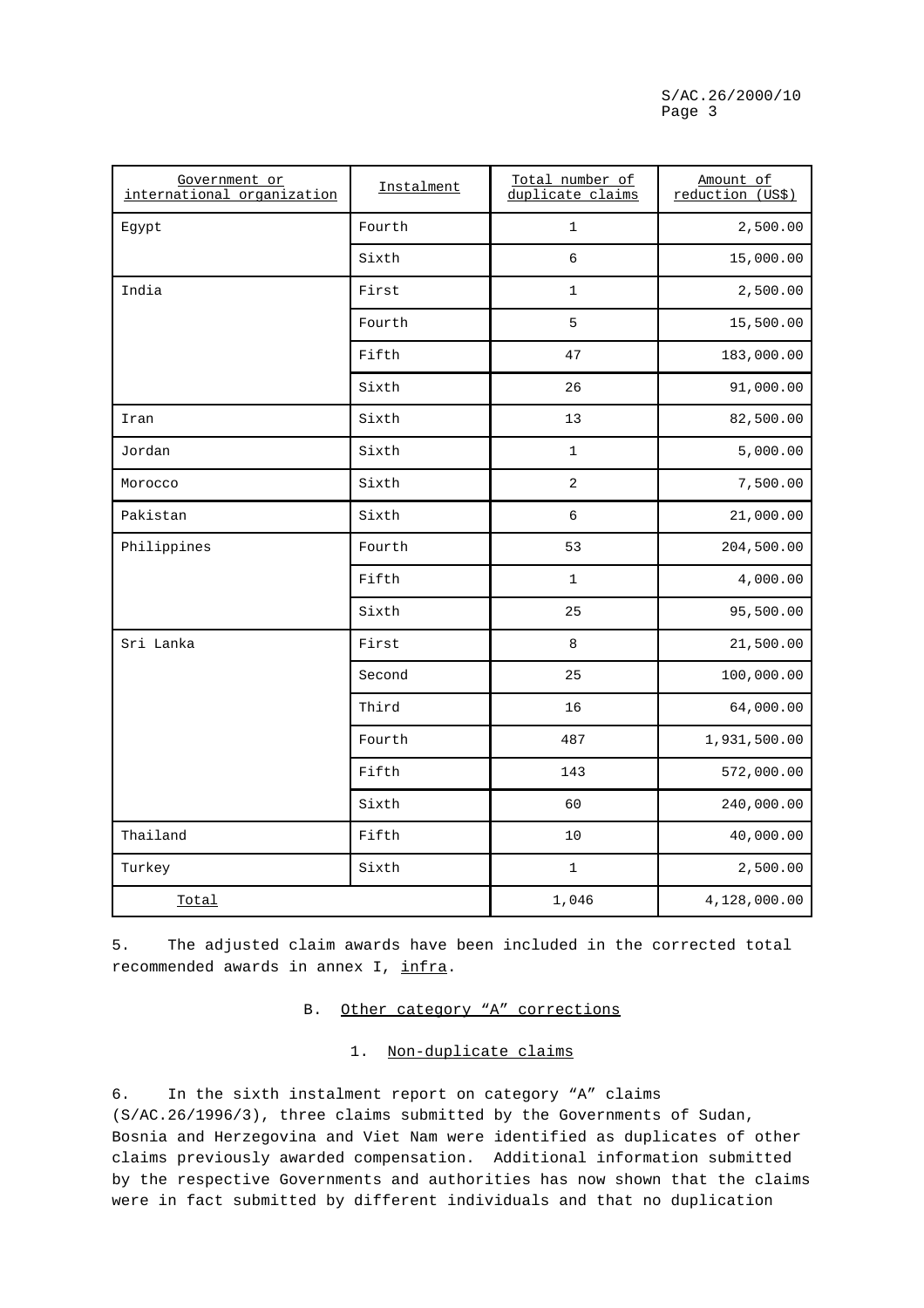exists in these situations. The total recommended awards for Sudan, Bosnia and Herzegovina and Viet Nam in the sixth instalment should be revised accordingly.

#### 2. Decision 21 corrections

7. Decision 21 (S/AC.26/Dec.21 (1994)) of the Governing Council states that "any claimant who has selected a higher amount under category 'A' (US\$4,000 or US\$8,000) and has also filed a category 'B', 'C' or 'D' claim will be deemed to have selected the corresponding lower amount under category 'A'". Six claimants who filed for higher amounts in category "A" have been found to have filed claims in other categories. In accordance with decision 21, one claim for India in the fourth instalment, two claims for India in the fifth instalment, one claim for France in the first instalment and two claims for France in the fourth instalment have had their claim amounts adjusted downward.

#### 3. Change of submitting entity

8. At the request and with the agreement of the Governments and international organizations concerned, one claim submitted by UNRWA Gaza and approved in the fifth instalment has been transferred to the Government of Canada, one claim submitted by the Government of India and approved in the fourth instalment has been transferred to the Government of Australia, one claim submitted by the Government of India and approved in the fourth instalment has been transferred to UNRWA Gaza, and one claim submitted by the Government of Sudan and approved in the fourth instalment has been transferred to UNHCR Germany.

#### 4. Corrections to individual and family member claims

9. Four claims originally filed as family claims have been found to be claims submitted by individuals. Accordingly, two claims submitted by Kuwait in the third instalment and one claim submitted by France in the sixth instalment have had their claim amounts reduced from US\$5,000 to US\$2,500. One claim submitted by France in the fourth instalment has also been reduced from US\$8,000 to US\$4,000.

10. Three claims originally identified as individual claims have been shown to have been filed on behalf of families. Accordingly, two claims filed by India in the fourth and fifth instalments have been increased from the individual amount of US\$2,500 to the family amount of US\$5,000. One claim filed by the Federal Republic of Yugoslavia in the fifth instalment has also been increased from the individual amount of US\$4,000 to US\$8,000.

11. The adjusted claim awards for the first to sixth instalments, and the total revised recommended awards for category "A" claims, are located in tables 1-7 of annex I.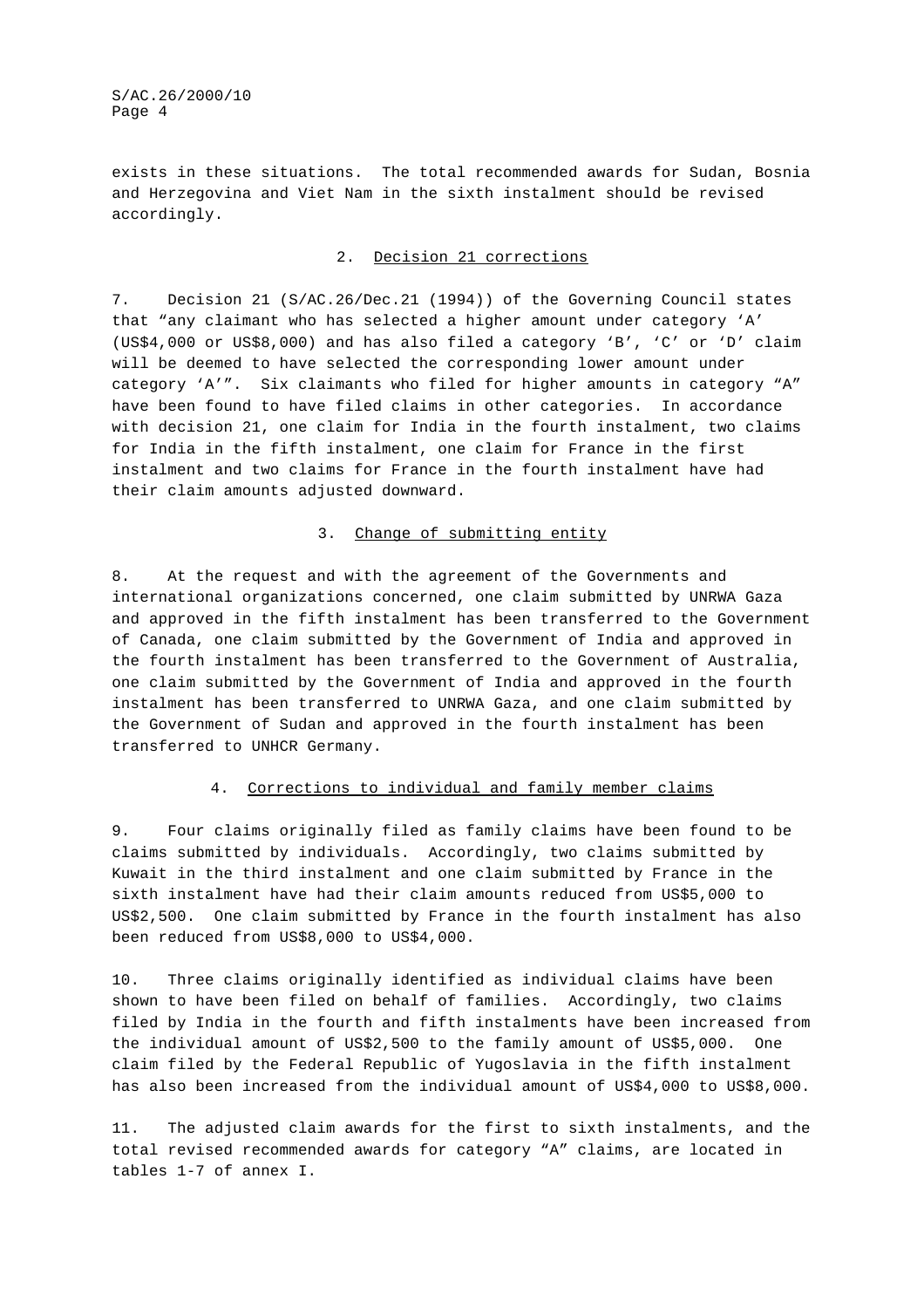#### II. CORRECTIONS TO CATEGORY "C" CLAIM AWARDS

12. Corrections to category "C" claim awards include corrections relating to the reallocation with respect to departure and relocation costs ("C1- Money" losses) and "C4" personal property losses ("C4-CPHO" losses), the transfer of compensable loss elements from duplicate claims to valid claims, the correction of technical defects in claims for "C6" salary losses and other miscellaneous corrections.

13. Corrections to category "C" claim awards that are included in this report comprise those that were recommended following electronic and manual reviews of claims in order to verify that claims were processed in accordance with the Panel's directives, as stated in the seventh instalment report (S/AC.26/1999/11). The post-processing reviews concentrated principally on claims that contained (a) technical defects, (b) complex problematic issues related to non-fast-track losses, or (c) both. Thus, these reviews for the most part included claims reported in the sixth and seventh instalments. Where claims met the criteria for correction pursuant to article 41, corrections were recommended accordingly.

14. To a lesser extent, these corrections also resulted from manual reviews of claims following requests for review that were received from submitting entities on behalf of either individual claimants or groups of individual claimants. Finally, this report includes modifications to submitting entities for three claims, as requested and authorized by the parties involved, in order to facilitate payment to claimants who were awarded compensation.

#### 1. Miscellaneous corrections to category "C" claim awards

15. For this report, more than 4,000 category "C" claims presenting specific problematic outcome profiles were reviewed in accordance with the Panel's decisions and recommendations in paragraphs 54-59, 160-166, 209, 213-214, 217-218, 276-279, and 347-350 of the seventh instalment report, approved by the Governing Council in decision 70 (S/AC.26/Dec.70 (1999)). Corrections were recommended for 1,727 claims, resulting in a net increase of US\$5,278,142.15 to awards for claims submitted by individuals.

16. The most problematic outcomes in the claims reviewed resulted from the inadvertent overwriting of certain electronic files during the electronic processing cycle for the seventh instalment. In such cases, the corrections have reinstated the original electronic file results.

17. Other corrections resulted after electronic or manual reviews of the following groups of claims: (a) claims for which recategorization of loss elements was indicated; (b) claims for which duplicate recovery for the same losses had resulted; or (c) claims containing loss elements that required special scrutiny, such as claims submitted for repairs to boats.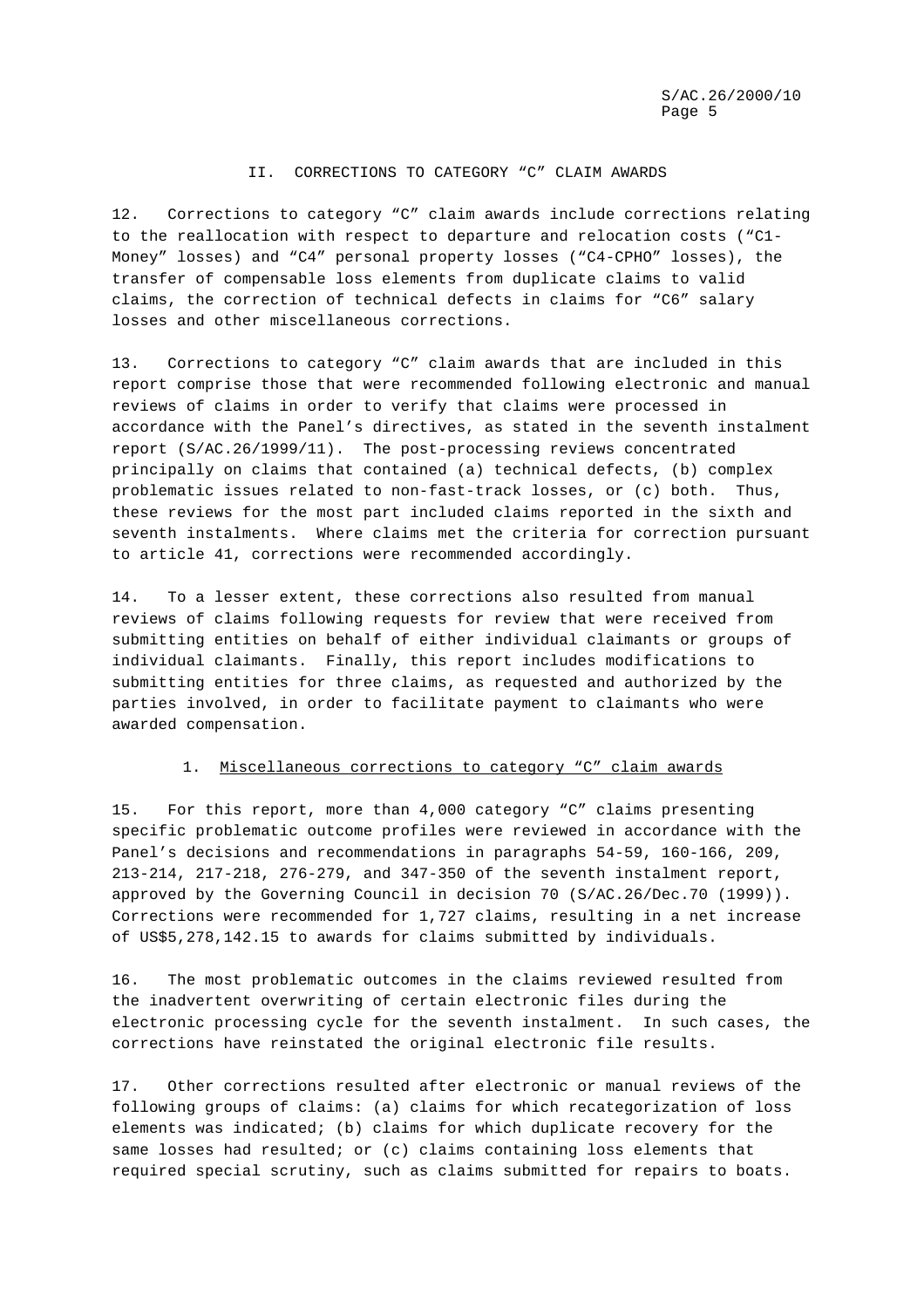18. Losses for repairs to boats were not considered as separate loss elements by the Panel in the seventh instalment because no reviews of sample claims had included such losses. As a result, claims containing losses for repairs to motorboats were compensated during the electronic processing cycle for the seventh instalment in accordance with the methodology for repairs to automobiles ("C4-MV-Repairs") without having first been reviewed as separate losses. Because the methodology for C4-MV-Repairs had not been developed specifically for application to boat repair losses, award amounts for those losses were generally reduced in a disproportionate manner.

19. This situation required manual review of approximately 75 claim files. The recommended outcomes were thereafter manually determined in accordance with the Panel's methodology for repairs to motor vehicles as described on pages 157-158 of the first instalment report (S/AC.26/1994/3), as approved in Governing Council decision 25 (S/AC.26/Dec.25 (1994)), and summarized in paragraph 209 of the seventh instalment report. Where appropriate, corrections were recommended.

| Country or<br>international<br>organization | Instalment | Total number of<br>claims affected | Amount of net<br>effect (US\$) |
|---------------------------------------------|------------|------------------------------------|--------------------------------|
| Australia                                   | Seventh    | $\mathbf{1}$                       | 7,474.05                       |
| Bangladesh                                  | Second     | 2                                  | 6,767.40                       |
|                                             | Sixth      | 2                                  | 5,743.95                       |
|                                             | Seventh    | 10                                 | 39,635.84                      |
| Belgium                                     | Seventh    | $\mathbf{1}$                       | 14,016.51                      |
| Canada                                      | Sixth      | $\mathbf{1}$                       | 10,389.61                      |
| China                                       | Seventh    | $\mathbf{1}$                       |                                |
| Egypt                                       | Seventh    | 6                                  | (4, 373.67)                    |
| Finland                                     | Seventh    | $\mathbf{1}$                       | 34, 419. 15                    |
| India                                       | Second     | $\overline{4}$                     | 24,399.65                      |
|                                             | Fourth     | 12                                 | 66,767.99                      |
|                                             | Fifth      | $\overline{4}$                     | 16,782.01                      |
|                                             | Sixth      | 9                                  | 35, 295.62                     |
|                                             | Seventh    | 40                                 | 131,306.55                     |

## Table 2. Miscellaneous article 41 corrections to category "C" claims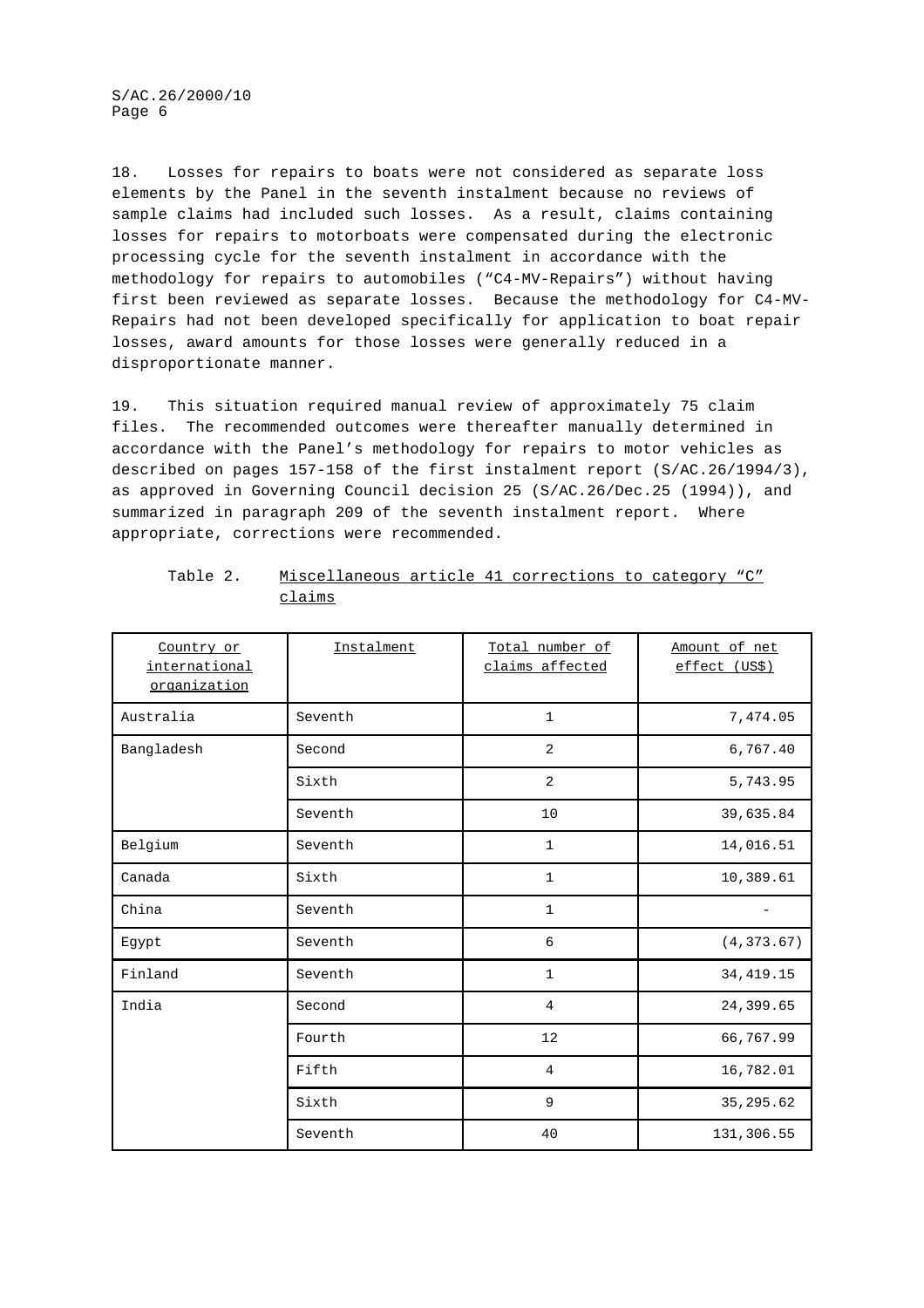| Country or<br>international<br>organization | Instalment | Total number of<br>claims affected | Amount of net<br>effect (US\$) |
|---------------------------------------------|------------|------------------------------------|--------------------------------|
| Iran                                        | Sixth      | $\mathsf 3$                        | 6,928.00                       |
|                                             | Seventh    | $\mathbf{1}$                       | 10,380.63                      |
| Italy                                       | Fourth     | $\mathbf 1$                        | 4,032.00                       |
|                                             | Sixth      | $1\,$                              | 22, 422.15                     |
| Jordan                                      | Second     | 29                                 | 235,505.21                     |
|                                             | Fourth     | 11                                 | 100,029.04                     |
|                                             | Fifth      | 38                                 | 292,065.86                     |
|                                             | Sixth      | 55                                 | 473, 343.13                    |
|                                             | Seventh    | 78                                 | 422, 332.53                    |
| Kuwait                                      | Seventh    | 60                                 | 727, 163.45                    |
| Lebanon                                     | Second     | $\sqrt{2}$                         | 16,089.96                      |
|                                             | Fifth      | $\mathbf 1$                        | 41,522.49                      |
|                                             | Sixth      | 2                                  | 45,944.49                      |
| Pakistan                                    | Fourth     | 2                                  | 12,352.94                      |
|                                             | Fifth      | $\mathbf{1}$                       | 4,567.47                       |
|                                             | Sixth      | $10$                               | 66,906.05                      |
|                                             | Seventh    | 1,263                              | 2,001,013.56                   |
| Philippines                                 | Fifth      | $\mathbf{3}$                       | 18, 373. 71                    |
|                                             | Sixth      | $\sqrt{2}$                         | 6,920.41                       |
|                                             | Seventh    | 6                                  | 6,051.50                       |
| Poland                                      | Sixth      | $\mathbf{1}$                       | 25, 266.44                     |
|                                             | Seventh    | $\mathbf{1}$                       | 15,332.18                      |
| Sri Lanka                                   | Seventh    | $\mathbf{1}$                       | (3, 633.22)                    |
| Sudan                                       | Second     | $\mathbf{1}$                       | 4,987.70                       |
|                                             | Fifth      | 3                                  | 16,567.47                      |
|                                             | Sixth      | $\mathbf{1}$                       | 4,982.70                       |
|                                             | Seventh    | $\overline{4}$                     | 19,916.96                      |
| Syrian Arab                                 | Fifth      | $\sqrt{2}$                         | 12,456.74                      |
| Republic                                    | Sixth      | 2                                  | 22,942.01                      |
|                                             | Seventh    | $\epsilon$                         | 45,006.39                      |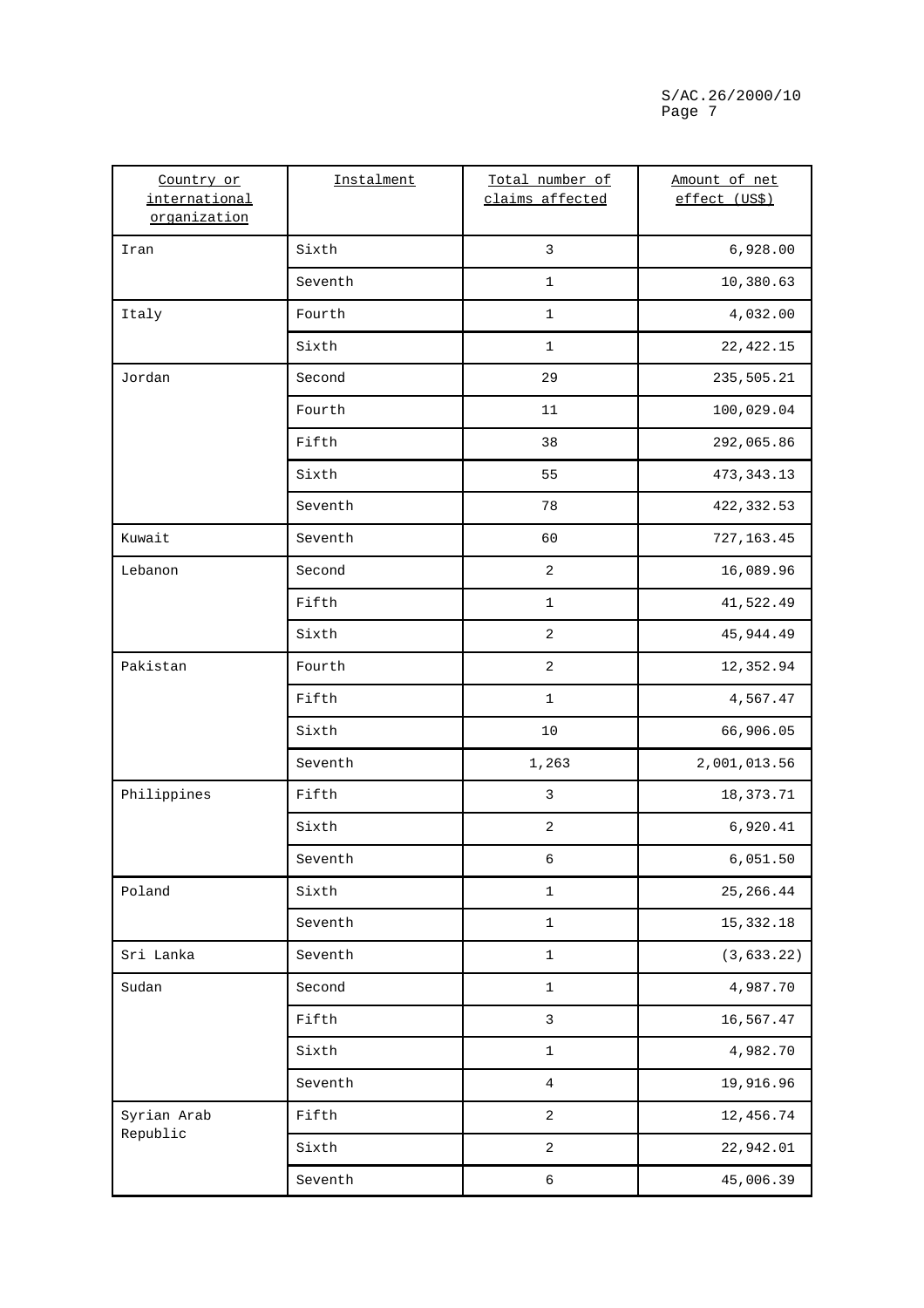| Country or<br>international<br>organization | Instalment | Total number of<br>claims affected | Amount of net<br>effect (US\$) |
|---------------------------------------------|------------|------------------------------------|--------------------------------|
| Tunisia                                     | Sixth      | $\overline{2}$                     | 10,051.90                      |
|                                             | Seventh    | 7                                  | 9,732.96                       |
| United Kingdom                              | Fourth     | $\mathfrak{D}$                     | 9,582.01                       |
|                                             | Sixth      | 3                                  | 569.71                         |
|                                             | Seventh    | $\overline{4}$                     | 8,812.94                       |
| Yemen                                       | Seventh    | 7                                  | 21,722.08                      |
| UNDP Jerusalem                              | Seventh    | $\mathbf{1}$                       | 4,844.29                       |
| UNDP Kuwait                                 | Second     | 2                                  | 20, 242. 22                    |
|                                             | Sixth      | 14                                 | 126, 194. 43                   |
| Total                                       |            | 1,727                              | 5, 278, 147. 15                |

## 2. Change of submitting entity

20. At the request of the Government of Canada and with the agreement of UNRWA Gaza, two claims submitted by UNRWA Gaza, one approved in the sixth instalment and another approved in the seventh instalment, have been transferred to the Government of Canada.

21. At the request of the Government of Sudan and with the agreement of UNHCR Germany, one claim submitted by Sudan and approved in the sixth instalment, has been transferred to UNHCR Germany.

# Table 3. Change of submitting entity for reporting and payment of claims

| Country or<br>international<br>organization | Number of<br>claims<br>reported | Instalment | Previous<br>total<br>recommended<br>award (US\$) | Corrected<br>number of<br>claims | Corrected<br>total<br>recommended<br>award (US\$) |
|---------------------------------------------|---------------------------------|------------|--------------------------------------------------|----------------------------------|---------------------------------------------------|
| UNRWA Gaza                                  | 106                             | Sixth      | 2,623,050.49                                     | 105                              | 2,574,693.22                                      |
| Canada                                      | 241                             | Sixth      | 9,327,549.62                                     | 242                              | 9,375,906.89                                      |
| Sudan                                       | 2,061                           | Sixth      | 21,744,728.88                                    | 2,060                            | 21,727,179.54                                     |
| UNHCR Germany                               |                                 | Sixth      |                                                  |                                  | 17,549.34                                         |
| UNRWA Gaza                                  | 246                             | Seventh    | 6,796,892.02                                     | 245                              | 6,767,301.03                                      |
| Canada                                      | 258                             | Seventh    | 11,943,883.83                                    | 259                              | 11,973,474.82                                     |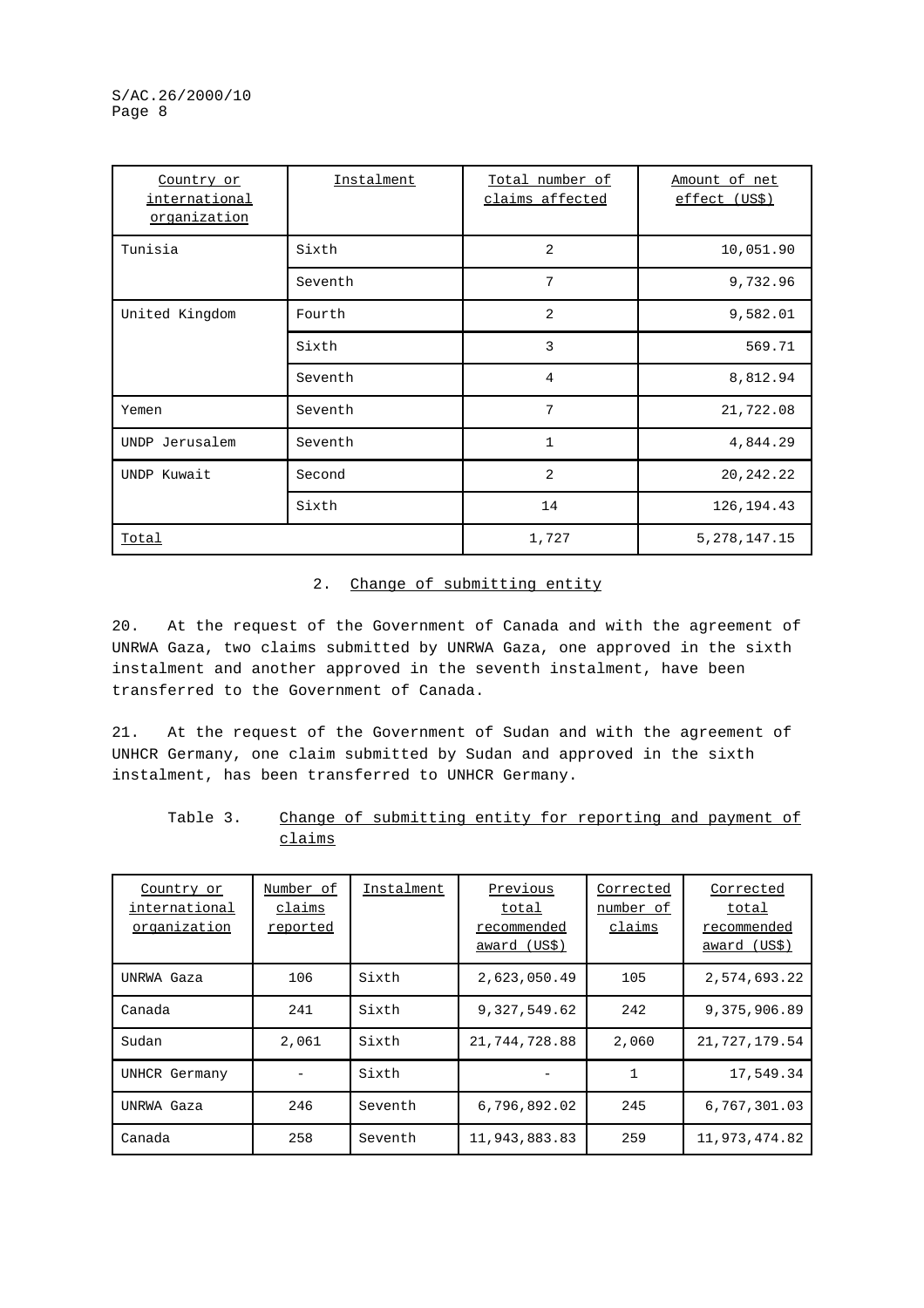## 3. Correction of typographical errors in decision 85

22. As a result of typographical errors in the entry of amounts reported in the eighth article 41 report (S/AC.26/1999/19) and its related Governing Council decision 85 (S/AC.26/Dec.85 (1999)), the following corrections to the country award totals for one country in the fifth instalment and one country in the sixth instalment are noted below. The revised total award amounts provided in tables 7 and 8 of decision 85 for the fifth and sixth instalments were correctly stated.

## Table 4. Correction of typographical errors for country award totals reported in S/AC.26/Dec.85 (1999)

| Country or<br>international<br>organization | Instalment | Total reported in<br>S/AC.26/Dec.85 (1999) | Corrected total<br>(US\$) |
|---------------------------------------------|------------|--------------------------------------------|---------------------------|
| New Zealand                                 | Fifth      | 64,413.86                                  | 46,992.01                 |
| Israel                                      | Sixth      | 177,586.52                                 | 177,586.92                |

#### 4. Changes to country award totals for the first instalment

23. Finally, the total award amounts per country or submitting entity that were approved for claims included in the first instalment in Governing Council decision 25 and subsequent corrections decisions vary in some cases by a few United States dollars from the sum of the totals of individual claims awarded. It has been verified that these variations are the result of different rounding conventions used during the processing and reporting of first instalment claims. While results have been internally reconciled on an individual claim award level,  $2/$  it is recommended that the minor changes to the amounts listed in column three of the table below be approved by the Governing Council.

 $r^2$ The total amounts for country awards in respect of claims approved in the first instalment of category "C" claims were rounded up manually. The results were then entered into an electronic spreadsheet. While the total amounts by country were reported as rounded to the nearest full United States dollar amount, and were based on the unrounded amounts of individual claim awards, confidential individual claim awards were reported to submitting Governments and international organizations as rounded to their nearest full United States dollar amount. When the total amount of individual claim awards in their nearest full United States dollar amount was calculated and compared with the amounts stated in the relevant Governing Council decisions, discrepancies were detected. The corrections proposed in table 5 are intended to address these reporting discrepancies now that all the information relating to losses in the first instalment has been put into the Commission's database.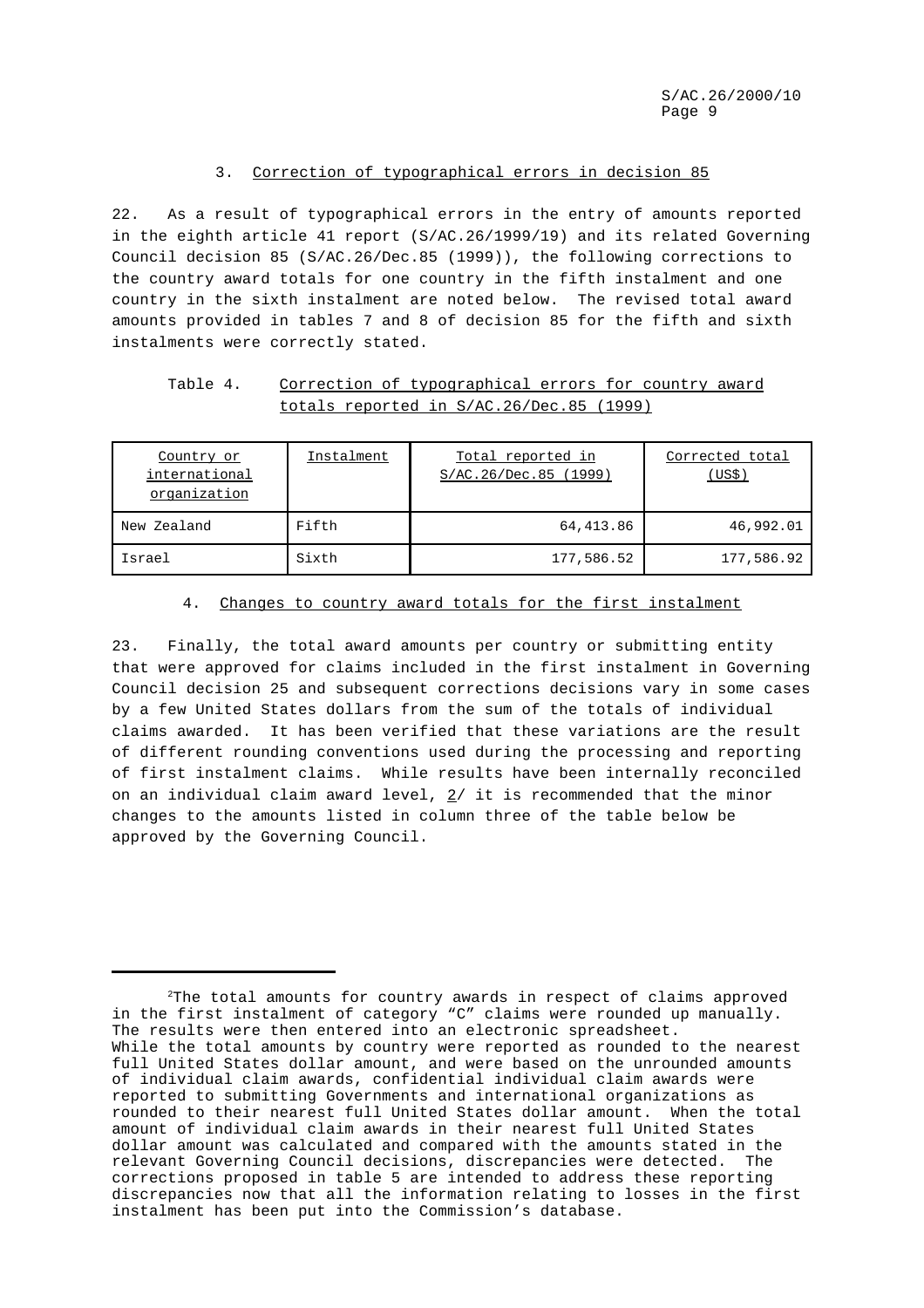# Table 5. Report of variations caused by rounding conventions in first instalment country totals

| Country or international<br>organization | <u>Country total reported in</u><br>S/AC.26/Dec.25 (1994), as<br>modified by subsequent<br>corrections,<br>where applicable | <u>Country total (sum of</u><br>individual claim totals) |
|------------------------------------------|-----------------------------------------------------------------------------------------------------------------------------|----------------------------------------------------------|
| Australia                                | 1,919,706.00                                                                                                                | 1,919,705.00                                             |
| Denmark                                  | 1,595,504.00                                                                                                                | 1,595,505.00                                             |
| Kuwait                                   | 11,403,258.00                                                                                                               | 11,403,243.00                                            |
| Nepal                                    | 31,963.00                                                                                                                   | 31,962.00                                                |
| Pakistan                                 | 17,768,886.00                                                                                                               | 17,768,858.00                                            |
| Poland                                   | 852,211.00                                                                                                                  | 852,210.00                                               |
| United Kingdom                           | 5,310,759.00                                                                                                                | 5,310,760.00                                             |
| United States                            | 10,522,623.00                                                                                                               | 10,522,630.00                                            |
| Yuqoslavia, Federal<br>Republic of       | 616,860.00                                                                                                                  | 616,861.00                                               |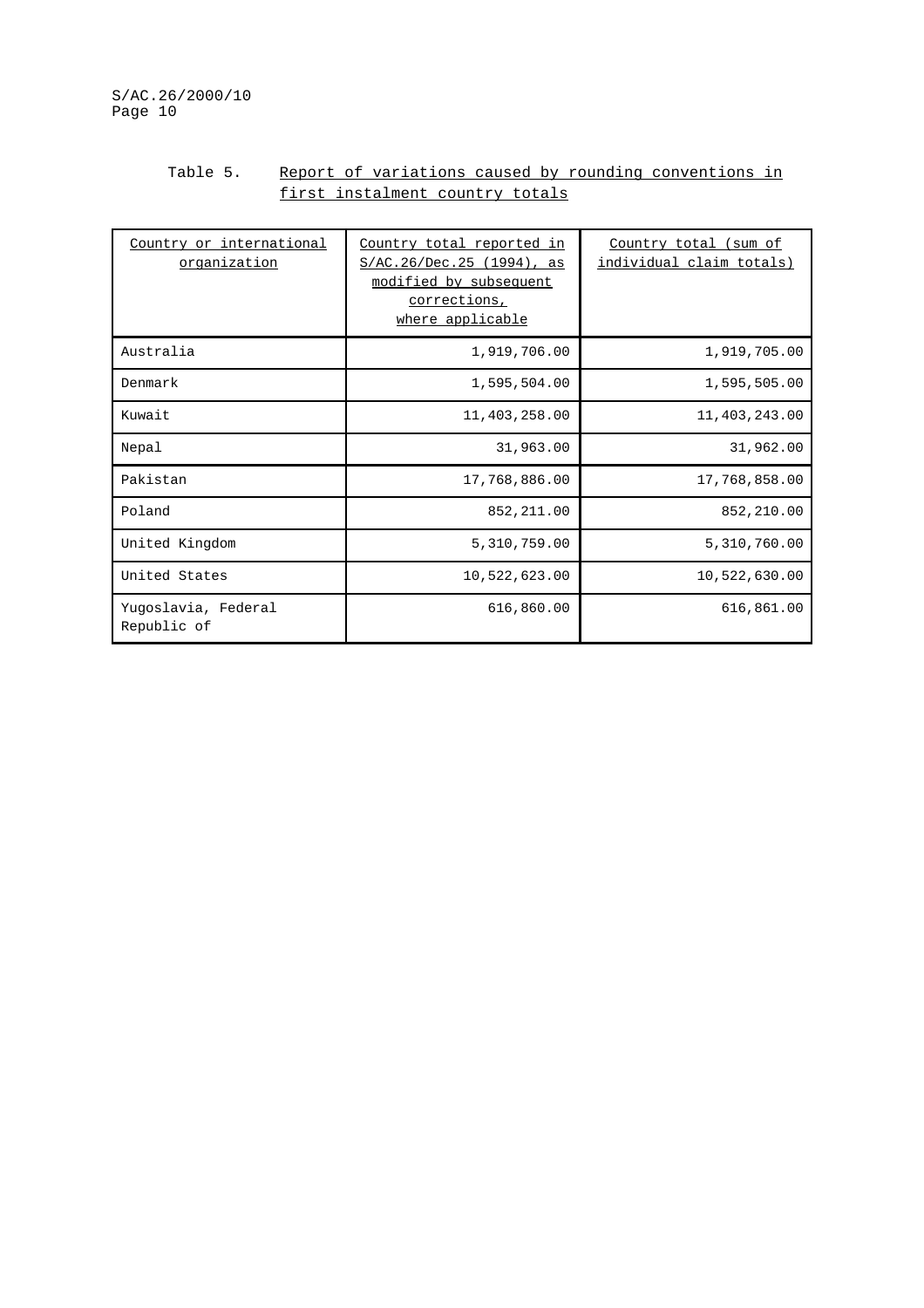#### Annex I

## CORRECTED CATEGORY "A" CLAIM AWARDS

1. Based on the corrections reported in paragraphs 2-11, supra, the category "A" claims aggregate corrected amounts per country, by claim instalment, are as follows:

Table 1. First instalment category "A" claims corrections

| Country or<br>international organization | Previous total<br>recommended award (US\$) | Corrected total<br>recommended award (US\$) |
|------------------------------------------|--------------------------------------------|---------------------------------------------|
| France                                   | 989,500.00                                 | 986,500.00                                  |
| India                                    | 25,043,000.00                              | 25,040,500.00                               |
| Sri Lanka                                | 25, 114, 500.00                            | 25,093,000.00                               |

#### Table 2. Second instalment category "A" claims corrections

| Country or                 | Previous total           | Corrected total          |  |
|----------------------------|--------------------------|--------------------------|--|
| international organization | recommended award (US\$) | recommended award (US\$) |  |
| Sri Lanka                  | 77,298,500.00            | 77,198,500.00            |  |

Table 3. Third instalment category "A" claims corrections

| Country or international<br>organization | Previous total recommended<br>award (US\$) | Corrected total<br>recommended award (US\$) |
|------------------------------------------|--------------------------------------------|---------------------------------------------|
| Kuwait                                   | 104,620,000.00                             | 104,615,000.00                              |
| Sri Lanka                                | 52,421,000.00                              | 52,357,000.00                               |

Table 4. Fourth instalment category "A" claims corrections

| Country or<br>international organization | Previous total<br>recommended award (US\$) | Corrected total<br>recommended award (US\$) |
|------------------------------------------|--------------------------------------------|---------------------------------------------|
| Australia                                | 85,500.00                                  | 93,500.00                                   |
| Eqypt                                    | 207, 343, 500.00                           | 207, 341, 000.00                            |
| France                                   | 138,000.00                                 | 128,000.00                                  |
| India                                    | 146,328,000.00                             | 146,300,000.00                              |
| Philippines                              | 30,465,000.00                              | 30,260,500.00                               |
| Sri Lanka                                | 71,728,000.00                              | 69,796,500.00                               |
| Sudan                                    | 10,223,500.00                              | 10,221,000.00                               |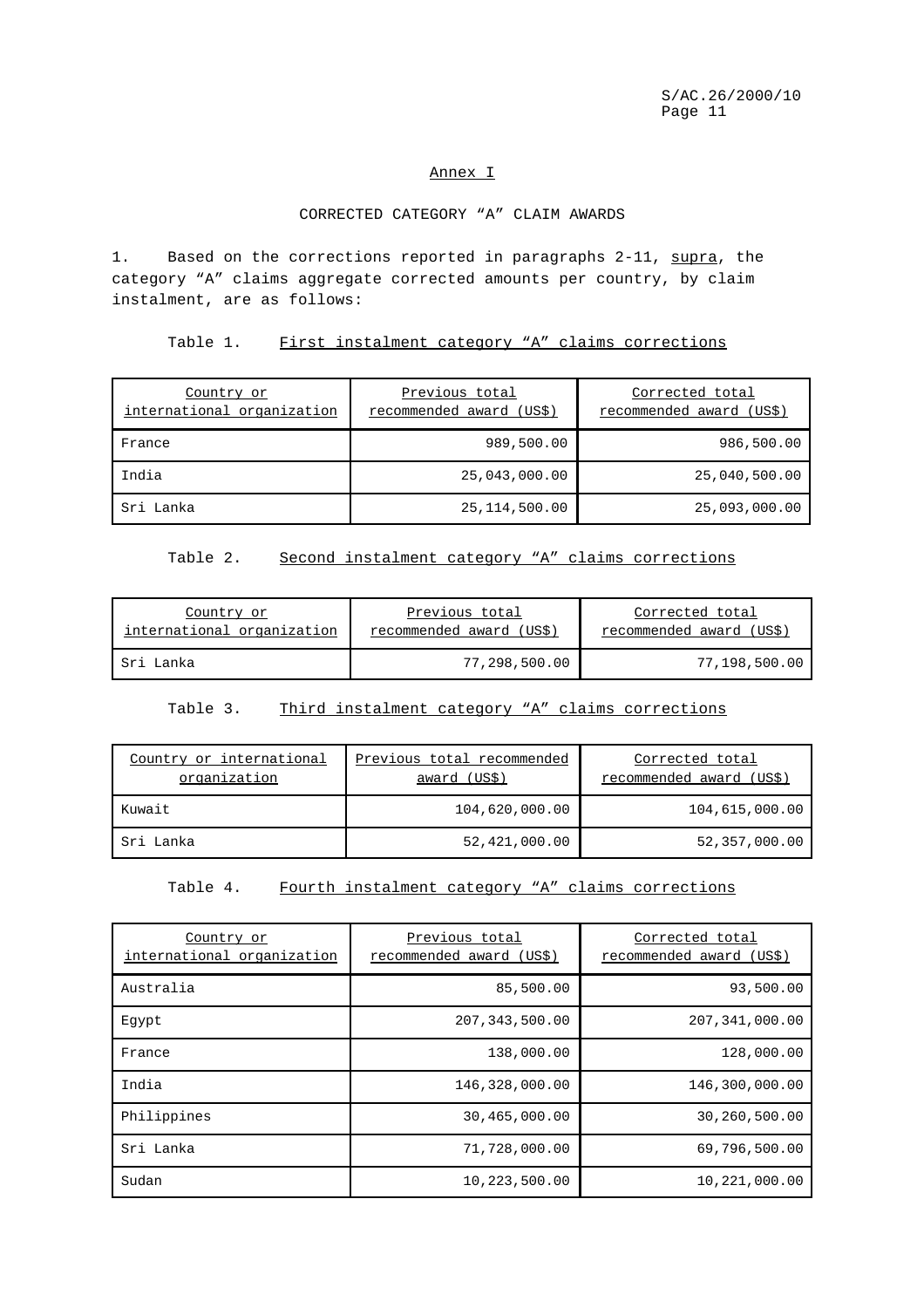| Country or<br>international organization | Previous total<br>recommended award (US\$) | Corrected total<br>recommended award (US\$) |
|------------------------------------------|--------------------------------------------|---------------------------------------------|
| UNHCR Germany                            | 0.00                                       | 2,500.00                                    |
| UNRWA Gaza                               | 687,000.00                                 | 691,000.00                                  |

## Table 5. Fifth instalment category "A" claims corrections

| Country or<br>international organization | Previous total<br>recommended award (US\$) | Corrected total<br>recommended award (US\$) |
|------------------------------------------|--------------------------------------------|---------------------------------------------|
| Bosnia and Herzegovina                   | 3,528,000.00                               | 3,476,000.00                                |
| Canada                                   | 409,000.00                                 | 414,000.00                                  |
| India                                    | 147,801,500.00                             | 147,616,500.00                              |
| Philippines                              | 31, 112, 000.00                            | 31,108,000.00                               |
| Sri Lanka                                | 72,105,000.00                              | 71,533,000.00                               |
| Thailand                                 | 10,592,000.00                              | 10,552,000.00                               |
| Yugoslavia, Federal<br>Republic of       | 3,790,500.00                               | 3,794,500.00                                |
| UNWRA Gaza                               | 736,000.00                                 | 731,000.00                                  |

## Table 6. Sixth instalment category "A" claims corrections

| Country or<br>international organization | Previous total<br>recommended award (US\$) | Corrected total<br>recommended award (US\$) |
|------------------------------------------|--------------------------------------------|---------------------------------------------|
| Bangladesh                               | 65,943,500.00                              | 65,852,500.00                               |
| Bosnia and Herzegovina                   | 2,060,000.00                               | 1,780,000.00                                |
| Egypt                                    | 18,651,000.00                              | 18,636,000.00                               |
| France                                   | 23,000.00                                  | 20,500.00                                   |
| India                                    | 17,418,500.00                              | 17,327,500.00                               |
| Iran                                     | 5,565,000.00                               | 5,482,500.00                                |
| Jordan                                   | 17,527,500.00                              | 17,522,500.00                               |
| Morocco                                  | 2,561,500.00                               | 2,554,000.00                                |
| Pakistan                                 | 46,279,000.00                              | 46,258,000.00                               |
| Philippines                              | 60,810,000.00                              | 60,714,500.00                               |
| Sri Lanka                                | 36,643,000.00                              | 36,403,000.00                               |
| Sudan                                    | 509,500.00                                 | 512,000.00                                  |
| Turkey                                   | 1,552,500.00                               | 1,550,000.00                                |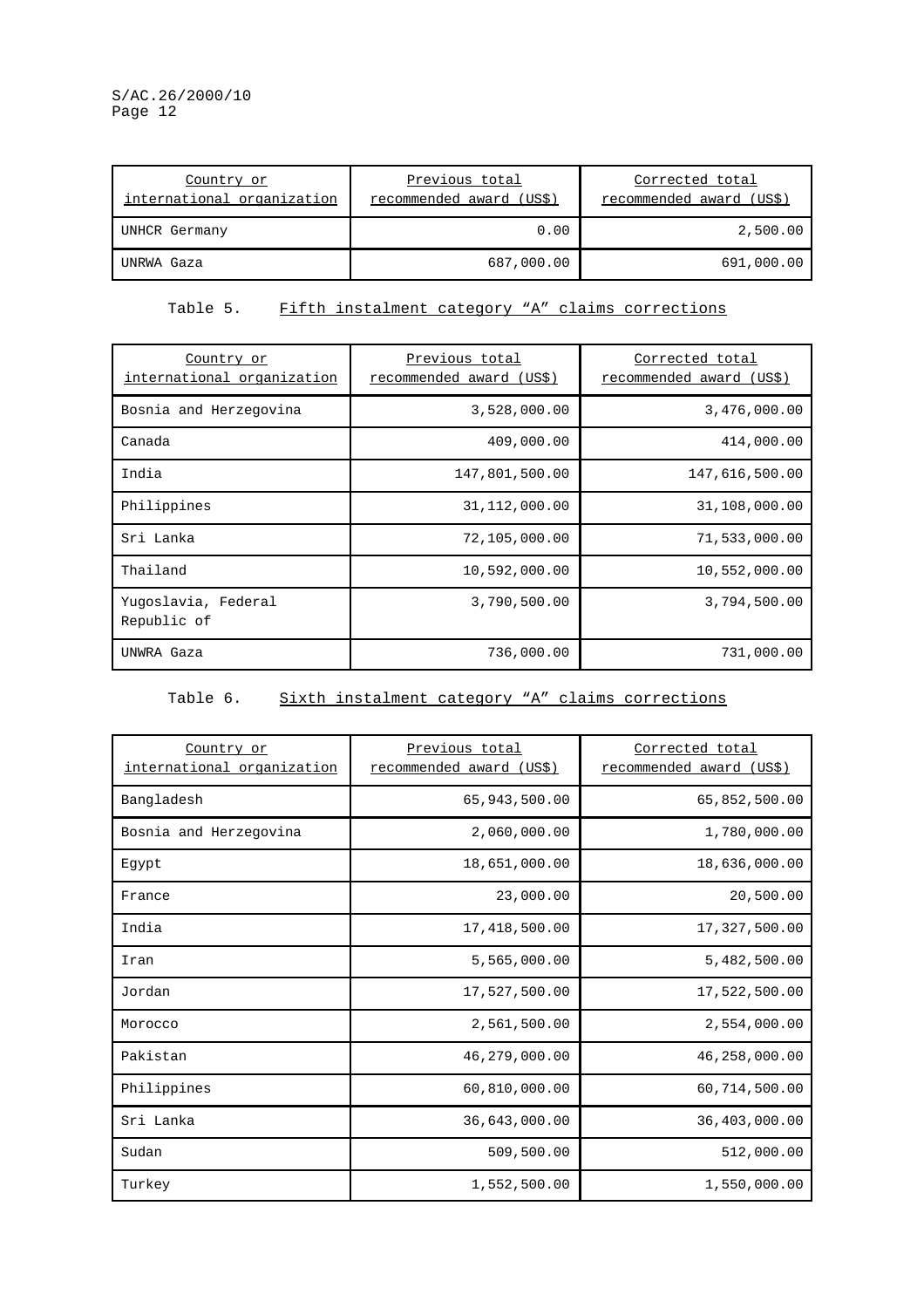| Country or                 | Previous total           | Corrected total          |
|----------------------------|--------------------------|--------------------------|
| international organization | recommended award (US\$) | recommended award (US\$) |
| Viet Nam                   | 3,492,000.00             | 3,496,000.00             |

2. Based on the above corrections, the revised category "A" claim total recommended awards by instalment are as follows:

| Revised total recommended awards for category "A" claims<br>Table 7. |
|----------------------------------------------------------------------|
|----------------------------------------------------------------------|

| Instalment | Previous total<br>recommended award<br>$(US\$ ) a/ | Corrected total<br>recommended award (US\$) |
|------------|----------------------------------------------------|---------------------------------------------|
| First      | 189,633,000.00                                     | 189,606,000.00                              |
| Second     | 641, 352, 500.00                                   | 641,252,500.00                              |
| Third      | 531,571,000.00                                     | 531,502,000.00                              |
| Fourth     | 734,839,000.00                                     | 732,674,500.00                              |
| Fifth      | 785,391,000.00                                     | 784,542,000.00                              |
| Sixth      | 317,188,000.00                                     | 316,261,000.00                              |

a/ The previous total recommended award amounts in this column include the initial awards approved by the Governing Council in its decisions 22, 28, 29, 31, 33, 38 and 67 (S/AC.26/Dec.22 (1994), S/AC.26/Dec.28 (1995), S/AC.26/Dec.29 (1995), S/AC.26/Dec.31 (1995), S/AC.26/Dec.33 (1995), S/AC.26/Dec.38 (1996) and S/AC.26/Dec.67 (1999)) and subsequent corrections approved by the Governing Council in its decisions 42, 44, 51, 54, 57, 71, 79 and 85 (S/AC.26/Dec.42 (1997), S/AC.26/Dec.44 (1997), S/AC.26/Dec.51 (1998), S/AC.26/Dec.54 (1998), S/AC.26/Dec.57 (1998), S/AC.26/Dec.71 (1999), (S/AC.26/Dec.79 (1999) and (S/AC.26/Dec.85 (1999)).

\_\_\_\_\_\_\_\_\_\_\_\_\_\_\_\_\_\_\_\_\_\_\_\_\_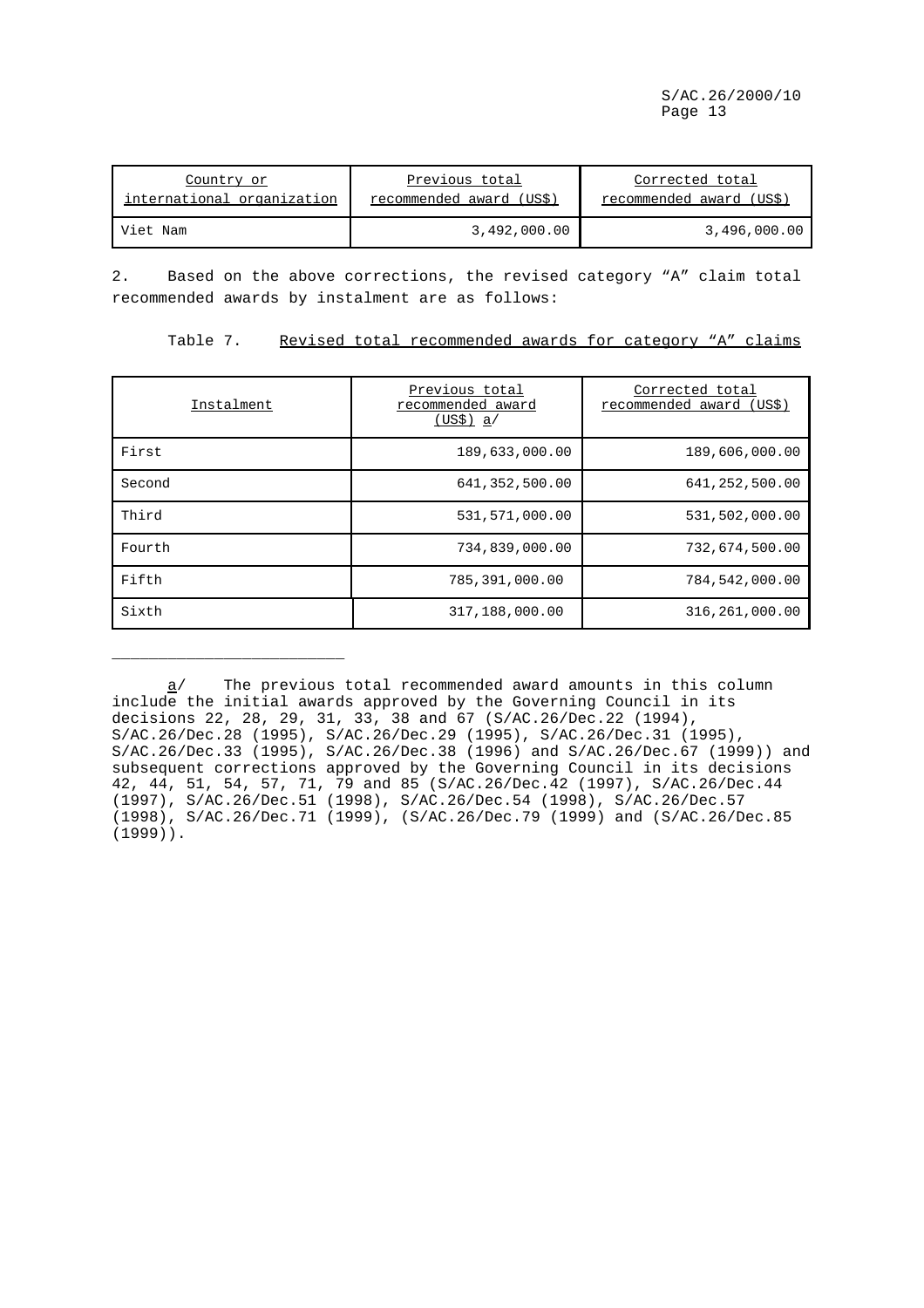#### Annex II

## CORRECTED CATEGORY "C" CLAIM AWARDS

1. Based on the corrections reported in paragraphs 12-23, supra, the category "C" claims aggregate corrected amounts per country, by claim instalment, are as follows:

Table 1. First instalment category "C" claims corrections

| <u>Country or international</u><br><u>organization</u> | <u>Country total reported in</u><br>$S/AC.26/Dec.25$ (1994), as<br>modified by subsequent<br>corrections,<br>where applicable | <u>Country total</u> (sum of<br><u>individual claim totals)</u> |
|--------------------------------------------------------|-------------------------------------------------------------------------------------------------------------------------------|-----------------------------------------------------------------|
| Australia                                              | 1,919,706.00                                                                                                                  | 1,919,705.00                                                    |
| Denmark                                                | 1,595,504.00                                                                                                                  | 1,595,505.00                                                    |
| Kuwait                                                 | 11,403,258.00                                                                                                                 | 11,403,243.00                                                   |
| Nepal                                                  | 31,963.00                                                                                                                     | 31,962.00                                                       |
| Pakistan                                               | 17,768,886.00                                                                                                                 | 17,768,858.00                                                   |
| Poland                                                 | 852,211.00                                                                                                                    | 852,210.00                                                      |
| United Kingdom                                         | 5,310,759.00                                                                                                                  | 5,310,760.00                                                    |
| United States                                          | 10,522,623.00                                                                                                                 | 10,522,630.00                                                   |
| Yuqoslavia, Federal<br>Republic of                     | 616,860.00                                                                                                                    | 616,861.00                                                      |

## Table 2. Second instalment category "C" claims corrections

| Country or<br>international organization | Previous total<br>recommended award (US\$) | Corrected total<br>recommended award (US\$) |
|------------------------------------------|--------------------------------------------|---------------------------------------------|
| Bangladesh                               | 12, 161, 510.90                            | 12, 168, 258. 30                            |
| India                                    | 70, 365, 172.62                            | 70,389,572.27                               |
| Jordan                                   | 38,667,291.51                              | 38,902,796.72                               |
| Lebanon                                  | 26,532,492.94                              | 26,548,582.90                               |
| Sudan                                    | 5, 217, 538.58                             | 5, 222, 521. 28                             |
| UNDP Kuwait                              | 5,605,638.03                               | 5,625,880.25                                |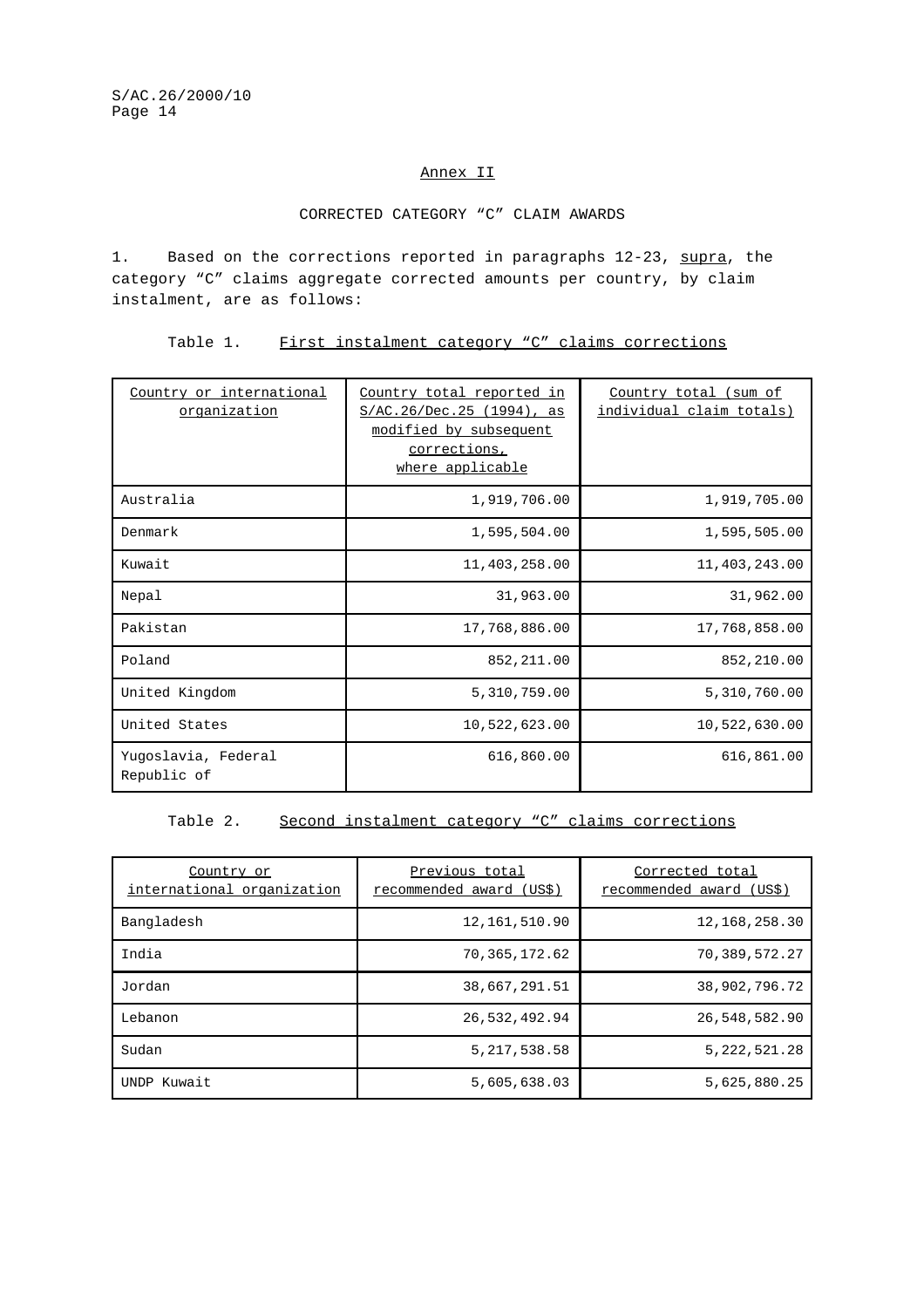|--|

| Country or<br>international organization | Previous total<br>recommended award (US\$) | Corrected total<br>recommended award (US\$) |
|------------------------------------------|--------------------------------------------|---------------------------------------------|
| India                                    | 45,880,225.91                              | 45,946,993.90                               |
| Italy                                    | 397,973.21                                 | 402,005.21                                  |
| Jordan                                   | 24, 207, 836.54                            | 24,307,865.58                               |
| Pakistan                                 | 12,007,471.90                              | 12,019,824.84                               |
| United Kingdom                           | 13, 229, 907. 33                           | 13, 239, 489. 34                            |

Table 4. Fifth instalment category "C" claims corrections

| Country or<br><u>international organization</u> | Previous total<br>recommended award (US\$) | Corrected total<br><u>recommended award (US\$)</u> |
|-------------------------------------------------|--------------------------------------------|----------------------------------------------------|
| India                                           | 67,698,665.21                              | 67, 715, 447. 22                                   |
| Jordan                                          | 94,089,135.96                              | 94, 381, 201.82                                    |
| Lebanon                                         | 2,408,758.24                               | 2,450,280.73                                       |
| New Zealand                                     | 64,413.86                                  | 46,992.01                                          |
| Pakistan                                        | 7,859,267.78                               | 7,863,835.25                                       |
| Philippines                                     | 7,871,819.05                               | 7,890,192.76                                       |
| Sudan                                           | 15,959,540.47                              | 15,976,107.94                                      |
| Syrian Arab Republic                            | 100, 327, 919.47                           | 100, 340, 376. 21                                  |

Table 5. Sixth instalment category "C" claims corrections

| Country or<br>international organization | Previous total<br><u>recommended award (US\$)</u> | Corrected total<br>recommended award (US\$) |
|------------------------------------------|---------------------------------------------------|---------------------------------------------|
| Bangladesh                               | 21, 453, 766. 13                                  | 21, 459, 510.08                             |
| Canada                                   | 9,327,549.62                                      | 9,386,296.50                                |
| India                                    | 104,814,938.57                                    | 104,850,234.19                              |
| Iran                                     | 12,651,680.06                                     | 12,658,608.86                               |
| Israel                                   | 177,586.52                                        | 177,586.92                                  |
| Italy                                    | 979,859.67                                        | 1,002,281.82                                |
| Jordan                                   | 180, 418, 308. 14                                 | 180,891,651.27                              |
| Lebanon                                  | 11,852,210.70                                     | 11,898,155.19                               |
| Pakistan                                 | 37, 330, 539.19                                   | 37, 397, 445. 24                            |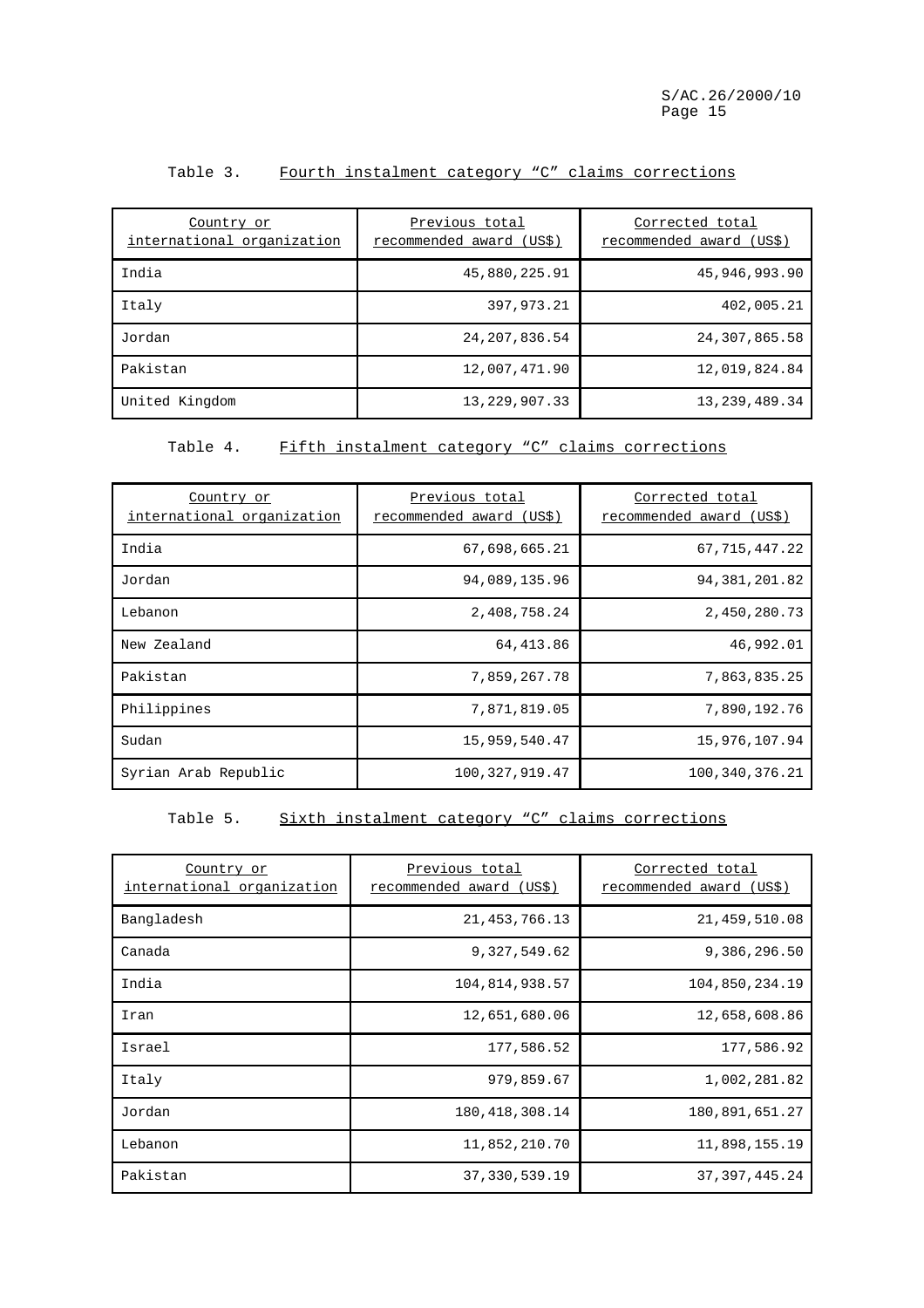| Country or<br>international organization | Previous total<br>recommended award (US\$) | Corrected total<br>recommended award (US\$) |
|------------------------------------------|--------------------------------------------|---------------------------------------------|
| Philippines                              | 10,691,744.59                              | 10,698,665.00                               |
| Poland                                   | 1,933,492.85                               | 1,958,759.29                                |
| Sudan                                    | 21,744,728.88                              | 21,732,162.24                               |
| Syrian Arab Republic                     | 95, 547, 753. 26                           | 95,570,695.27                               |
| Tunisia                                  | 3, 337, 545.82                             | 3, 347, 597. 72                             |
| United Kingdom                           | 22,200,180.09                              | 22, 200, 749.80                             |
| UNDP Kuwait                              | 10,258,187.89                              | 10,384,382.32                               |
| UNHCR Germany                            |                                            | 17,549.34                                   |
| UNRWA Gaza                               | 2,623,050.49                               | 2,574,693.22                                |

# Table 6. Seventh instalment category "C" claims corrections

| Country or<br>international organization | Previous total<br>recommended award (US\$) | Corrected total<br>recommended award (US\$) |
|------------------------------------------|--------------------------------------------|---------------------------------------------|
| Australia                                | 1,724,954.90                               | 1,732,428.95                                |
| Bangladesh                               | 37,706,783.84                              | 37, 746, 419.68                             |
| Belgium                                  | 231,802.31                                 | 245,818.82                                  |
| Canada                                   | 11,943,883.83                              | 11,973,474.82                               |
| China                                    | 125, 249.57                                | 125, 249.57                                 |
| Egypt                                    | 231, 251, 021.36                           | 231, 246, 647.69                            |
| Finland                                  | 298,228.83                                 | 332,647.98                                  |
| India                                    | 186,796,893.79                             | 186,928,200.34                              |
| Iran                                     | 27,084,712.23                              | 27,095,092.06                               |
| Jordan                                   | 281,071,994.02                             | 281, 494, 326.55                            |
| Kuwait                                   | 787, 212, 263. 25                          | 787,939,426.70                              |
| Pakistan                                 | 72,551,534.16                              | 74,552,547.72                               |
| Philippines                              | 10, 343, 737.26                            | 10,349,808.76                               |
| Poland                                   | 716,179.29                                 | 731,511.47                                  |
| Sri Lanka                                | 5,287,797.86                               | 5,284,164.64                                |
| Sudan                                    | 14,812,062.58                              | 14,831,979.54                               |
| Syrian Arab Republic                     | 56,939,952.32                              | 56,984,958.71                               |
| Tunisia                                  | 8, 414, 977. 79                            | 8, 424, 710. 75                             |